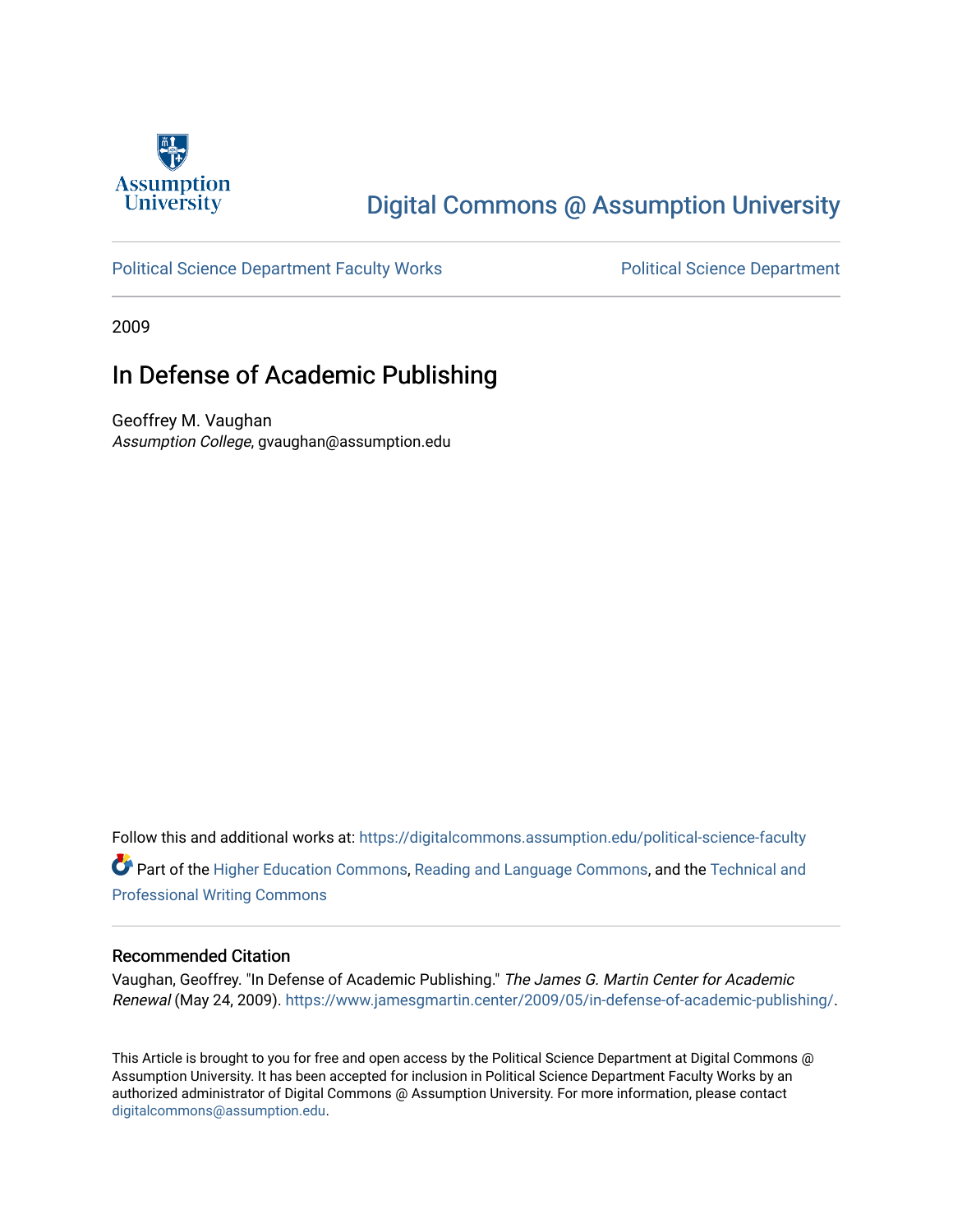

**[DONATE](https://jamesgmartincenter.networkforgood.com/projects/40650-annual-fund-2018)** [Research](https://www.jamesgmartin.center/topic/research/) [Projects](https://www.jamesgmartin.center/projects/) [Events](https://www.jamesgmartin.center/events/) [About](https://www.jamesgmartin.center/about/) [Contact](https://www.jamesgmartin.center/contact/)

## [ACADEMICS](https://www.jamesgmartin.center/topic/academics/) [ATHLETICS](https://www.jamesgmartin.center/topic/athletics/) [COSTS](https://www.jamesgmartin.center/topic/costs/) [GOVERNANCE](https://www.jamesgmartin.center/topic/governance/) [INNOVATION](https://www.jamesgmartin.center/topic/innovation/)

# [POLITICIZATION](https://www.jamesgmartin.center/topic/politicization/)

# In Defense of Academic Publishing

MAY 24, 2009 (4) Geoffrey [Vaughan](https://www.jamesgmartin.center/author/geoffreyvaughan/) 0 Comments

MORY UNIVERSITY PROFESSOR MARK BAUERLEIN AND GEORGE LEE argued that faculty are spending too much time researching and it time teaching. Their argument, however, is premised upon a high model of teaching. It assumes that a MORY UNIVERSITY PROFESSOR MARK BAUERLEIN AND [GEORGE](http://popecenter.org/clarion_call/article.html?id=2165) LEEF RECENTLY argued that faculty are spending too much time researching and not enough time teaching. Their argument, however, is premised upon a high-school communicated in class, with homework assigned to reinforce those lessons.

This "teaching" model might work for the study of languages and [mathematics](http://www.popecenter.org/clarion_call/article.html?id=2155) and the vocational parts of higher education such as accounting and engineering, but not for the liberal arts.

In the liberal arts, professors and their students are engaged in the same enterprise reading and understanding a text. Reading Julius Caesar is not mere homework, as it probably was in high school, but the very substance of one's education. The role of the professor as teacher is limited: to organize a schedule of readings, explain some of the background, lay out a way to understand or interpret the work at hand. Professors are doing what students could do for themselves if they had the time and inclination to read a large number of scholarly monographs and essays. Very few undergraduates are about to do this, so we faculty are still needed, but the central character of higher education depends on the professor having a different role than did teachers do in high school.

Yes, professors' lectures can deepen an understanding of literature like Julius Caesar or a philosophical work such as Hobbes's Leviathan and draw attention to features the students might have missed. But the lectures are not more important than reading and understanding the work.

When professors are actively involved in research, students can begin to see that they and their teachers are engaged in a common project of learning through reading and writing, a project that they and their professors are conducting at different levels of sophistication. Just as the student tries for an 'A,' the professor tries for the top journal in the field. Peer review is the faculty's way of being graded. In the end, the student might accept a 'B' and the professor a place in a second-tier journal.

Essays, presentations, and exams no longer seem irrational and punitive, as they did in high school, when students see their instructors doing the same thing.

Furthermore, if faculty do not regularly put themselves in front of their peers for review and criticism—of the sort they dole out to their students on a regular basis what is to prevent them from becoming self-satisfied tyrants and petty bureaucrats? The humility forced upon one by a negative journal review or harsh questions at a conference presentation is a good experience for professors who normally stand in

#### MORE IN [ACADEMICS](https://www.jamesgmartin.center/topic/academics/)

The Legal [Innovations](https://www.jamesgmartin.center/2018/05/the-legal-innovations-trying-to-save-law-school-from-itself/) Trying to Save Law School from Itself MAY 25, 2018 The world of law school and the legal profession is in t…

Princeton [Prof Thinks](https://www.jamesgmartin.center/2018/05/princeton-prof-thinks-free-speech-is-in-serious-trouble/) Free Speech Is in Serious Trouble MAY 23, <sup>2018</sup> After months of clashes with angry students, the unive…

No Harm, No Foul in UNC Sports [Scandal](https://www.jamesgmartin.center/2018/05/no-harm-no-foul-in-unc-sports-scandal-course-dispute/) Course Dispute MAY 21, <sup>2018</sup> The Raleigh News & Observer recently published a co…

### MORE IN [INNOVATION](https://www.jamesgmartin.center/topic/innovation/)

The Legal [Innovations](https://www.jamesgmartin.center/2018/05/the-legal-innovations-trying-to-save-law-school-from-itself/) Trying to Save Law School from Itself MAY 25, 2018 The world of law school and the legal profession is in t…

Higher Ed [Reform](https://www.jamesgmartin.center/2018/05/higher-ed-reform-hits-prime-time/) Hits Prime Time MAY 18, 2018 The movement to reform higher education is finally en...

How Much of an Effect Do [University](https://www.jamesgmartin.center/2018/05/how-much-of-an-effect-do-university-writing-programs-have/) Writing Programs Have? MAY 14, 2018 The list of top-rated college writing programs is domin…

### POPULAR ARTICLES

Princeton [Prof Thinks](https://www.jamesgmartin.center/2018/05/princeton-prof-thinks-free-speech-is-in-serious-trouble/) Free Speech Is in Serious Trouble MAY 23, <sup>2018</sup> After months of clashes with angry students, the univer...

No Harm, No Foul in UNC Sports Scandal Course [Dispute](https://www.jamesgmartin.center/2018/05/no-harm-no-foul-in-unc-sports-scandal-course-dispute/) MAY 21, <sup>2018</sup> The Raleigh News & Observer recently published a co...

How Common Core Damages Students' College [Readiness](https://www.jamesgmartin.center/2017/03/common-core-damages-students-college-readiness/) MAR 10, 2017 As Massachusetts was considering signing on to a nation...

### RECENT ARTICLES

The Legal [Innovations](https://www.jamesgmartin.center/2018/05/the-legal-innovations-trying-to-save-law-school-from-itself/) Trying to Save Law School from Itself MAY 25, 2018 The world of law school and the legal profession is in t…

Princeton [Prof Thinks](https://www.jamesgmartin.center/2018/05/princeton-prof-thinks-free-speech-is-in-serious-trouble/) Free Speech Is in Serious Trouble MAY 23, <sup>2018</sup> After months of clashes with angry students, the unive…

No Harm, No Foul in UNC Sports Scandal Course [Dispute](https://www.jamesgmartin.center/2018/05/no-harm-no-foul-in-unc-sports-scandal-course-dispute/) MAY 21, <sup>2018</sup> The Raleigh News & Observer recently published a co…